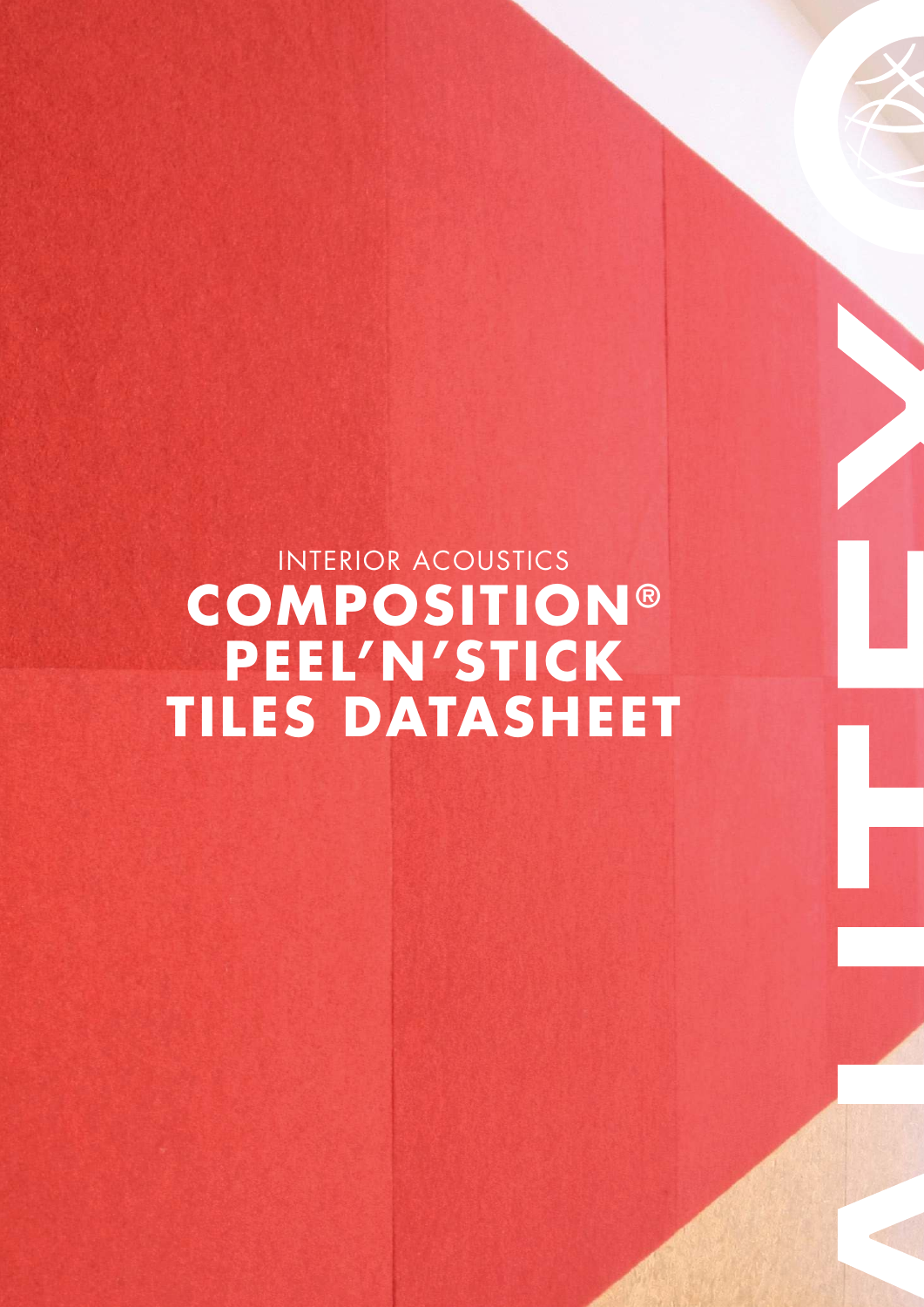## **COMPOSITION®** PEEL'N'STICK TILES

Composition® Peel and Stick is a DIY acoustic tile which unlike it's big brother comes in packs of 6 with an easy to install adhesive backing which means anyone can do it. It can be used as a pinnable surface and is hook and loop receptive.

Beyond all that, it reduces and manages the echo in the room resulting in a much more peaceful space. Plus it's flexible so you can use it as a wall feature or a complete wall covering. The choice is yours.

And because not all spaces are the same we've given you creative freedom. Mix and match colours for endless options and quarter turn the tile for a same colour gradient effect. It's highly durable and takes everything you can throw at it giving you the assurance of longevity.

## **APPLICATIONS**

- Decorative and functional acoustic wallcovering for education, retail and commercial interiors
- Minimise noise in interior environments
- Acoustic pinboard and hook-and-loop surface for education and commercial sectors

#### **SPECIFICATION:**

(Wall) treatment shall be Autex Composition® Peel'n'Stick Tiles from non-woven needle-punched polyester containing not less than 45% recycled material as manufactured by Autex. www.autexindustries.com

Tile 600 x 600 x 10-12mm (nom.) depth, colour (\_), sound absorption: Class D, NRC 0.40, Fire ratings: ISO 9705: Classification: Group 1-S, AS ISO 9705 - 2003: Classification: Group 1, EN13501-1:2007: Classification: B - s1, d0

Install as per Autex recommendations.

If Composition® Peel'n'Stick Tiles are to be specified for use other than as a wallcovering, please seek guidance from your Autex Account Manager.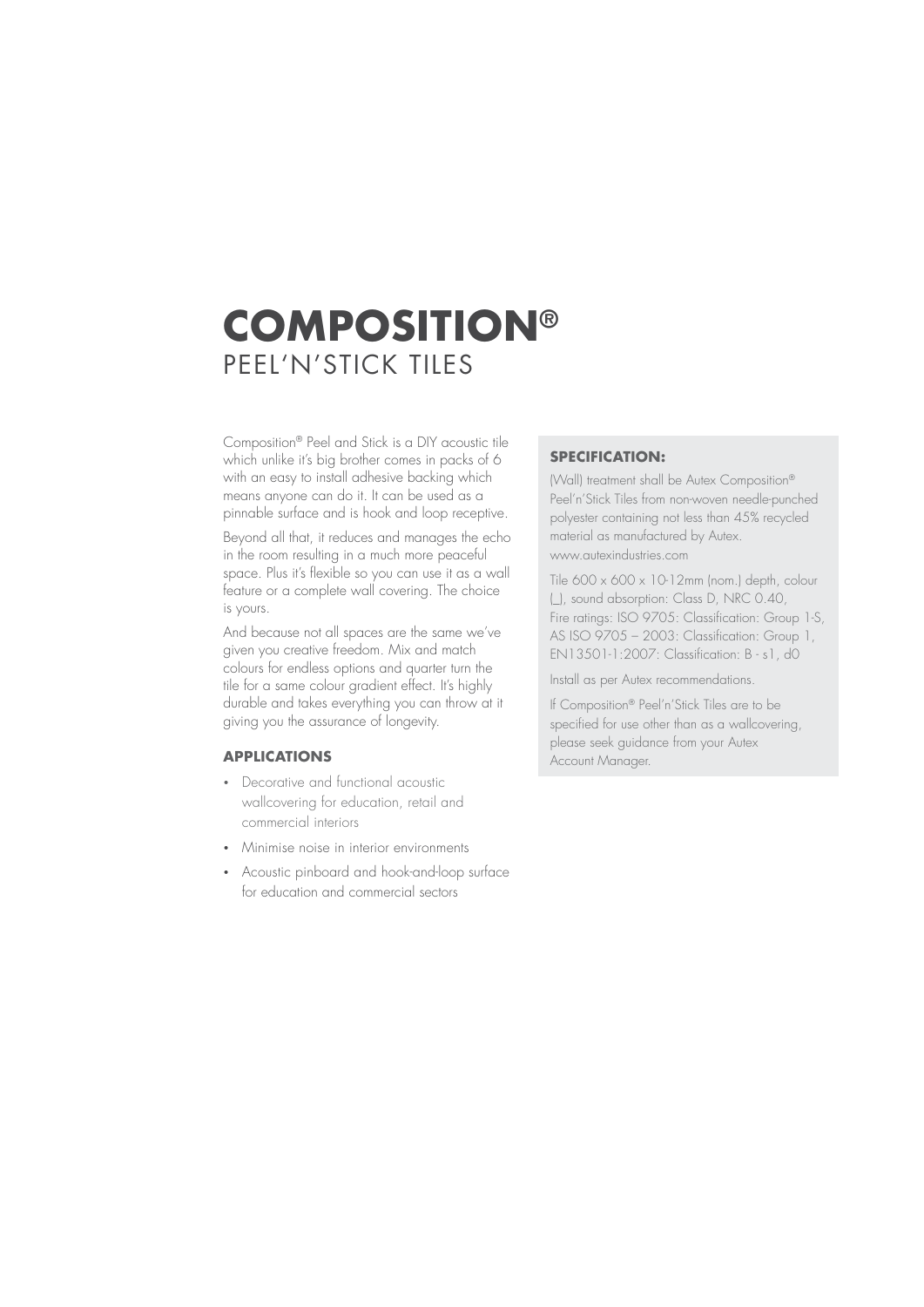## **SOUND ABSORPTION COEFFICIENT ACCORDING TO ISO 354. UNIVERSITY OF AUCKLAND ACOUSTICS TESTING SERVICE COMPOSITION® - TEST NO. T0814-2B**



| Frequency (Hz)                                                    | 125  | 250  | 500  | 000  | 2000 | 4000 | <b>NRC</b> |
|-------------------------------------------------------------------|------|------|------|------|------|------|------------|
| $\alpha$<br>Composition <sup>®</sup><br><b>Peel'n'Stick Tiles</b> | 0.05 | 0.10 | 0.25 | 0.55 | 0.80 | 0.95 | 0.40       |

## **PRODUCT SPECIFICATIONS**

| Product Name   | Composition® Peel'n'Stick Tiles |  |  |  |  |
|----------------|---------------------------------|--|--|--|--|
| Composition    | 100% Polyester Fibre (PET)      |  |  |  |  |
| Tile Size      | $600mm \times 600mm$            |  |  |  |  |
| Tolerance      | $(+/-5mm)$ $(+/-5mm)$           |  |  |  |  |
| Thickness      | $10 - 12$ mm                    |  |  |  |  |
| Weight         | Typically 1780gsm               |  |  |  |  |
| Tiles per pack | 6                               |  |  |  |  |
| Coverage       | 2.16m <sup>2</sup>              |  |  |  |  |
| Finish         | Available in fine velour        |  |  |  |  |
| Hook-and-Loop  | Hook size 1.5mm or less         |  |  |  |  |

#### **INSTALLATION**

Install as per Autex recommendations. If Composition Peel'n'Stick Tiles are to be specified for use other than as a wallcovering, please seek guidance from your Autex Account Manager.

## **FASTNESS TO LIGHT**

Composition Peel'n'Stick Tiles are suitable for indoor use only.

## **THERMAL PERFORMANCE**

(Internally tested by Autex Technical Department) Composition® Peel'n'Stick Tiles R0.22 (@15°C)

## **ACOUSTIC PERFORMANCE**

Composition Peel'n'Stick Tiles are specifically designed to reduce and control reverberated (echo) noise in building interiors.

Minimum Noise Reduction Coefficient 0.40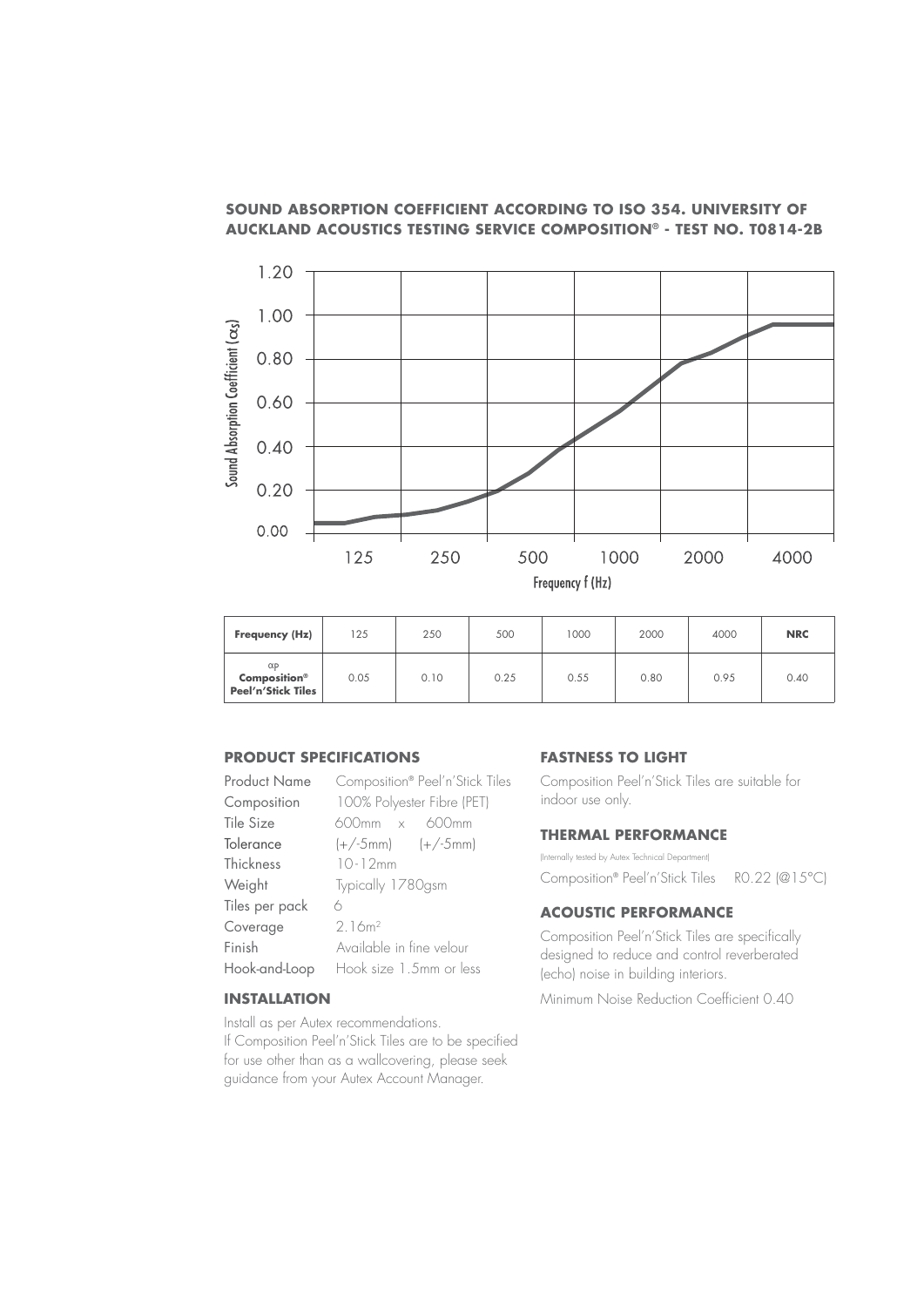#### **FIRE RATINGS**

(Tests conducted on Composition)

#### ISO 9705: 1993

Classification: Group 1-S Smoke Production Rate: <5.0m2/s As required by NZBC C/VM2

## AS ISO 9705 - 2003

Classification: Group 1 (SMOGRARC): <100m2/s2 Assessed using methodology AS ISO 9705:2003 in accordance with AS 5637.1:2015, as required by BCA Specification C1.10-4 FI 4894 dated 6th June, 2012 and FAR 4055-2 dated 8th October, 2013

EN13501-1:2007  $B - s1$ , dO Report 189053 dated 7th December, 2009

#### **VOC EMISSIONS**

Autex polyester has been tested by Cetec Pty Ltd (Report: CV170908) for chemical emission and is classified as low VOC. VOC concentration: 0.009 mg/m<sup>3</sup> (7 days)

### **MOISTURE ABSORPTION**

Polyester fibre when exposed to an atmosphere of 50˚C at 90% relative humidity for four days showed moisture absorption of less than 0.03% by weight. Polyester is not affected by moisture and will not rot or deteriorate in intended use situations.

## **FABRIC CARE**

Blot spills from fabric quickly. Wipe with a damp cloth. Avoid rubbing and excessive amounts of water as this will affect the finish. Use carpet or upholstery shampoo as directed. Blot with a clean dry cloth after each application of solution.

#### **PATTERN REPEAT**

Non-woven. No pattern repeat but product has directional grain. Product may vary from samples and batch to batch due to fibre blending and lay-up which is an inherent feature of this product.

### **ENVIRONMENTAL**

Autex is committed to best practice through our ISO 9001 and ISO 14001 certified Quality and Environmental Management Systems.

Composition Peel'n'Stick Tiles contain a minimum of 45% recycled polyester fibre (from PET bottleflake). Off-cuts and manufacturing waste is re-used or recycled wherever possible.

Composition Peel'n'Stick Tiles are manufactured from 100% polyester fibres with pre-applied self adhesive. Autex polyester fibres support safer indoor air quality and will not become a potential airborne pollutant.

#### **SERVICE**

For further information about Composition Peel'n'Stick Tiles or any other Autex product, please contact your Autex Account Manager or visit our website.

Composition® is a trademark of Autex Industries Limited and Autex Pty Ltd. Composition Peel'n'Stick Tiles are proudly manufactured in New Zealand by Autex Industries Ltd and in Australia by Autex Pty Ltd.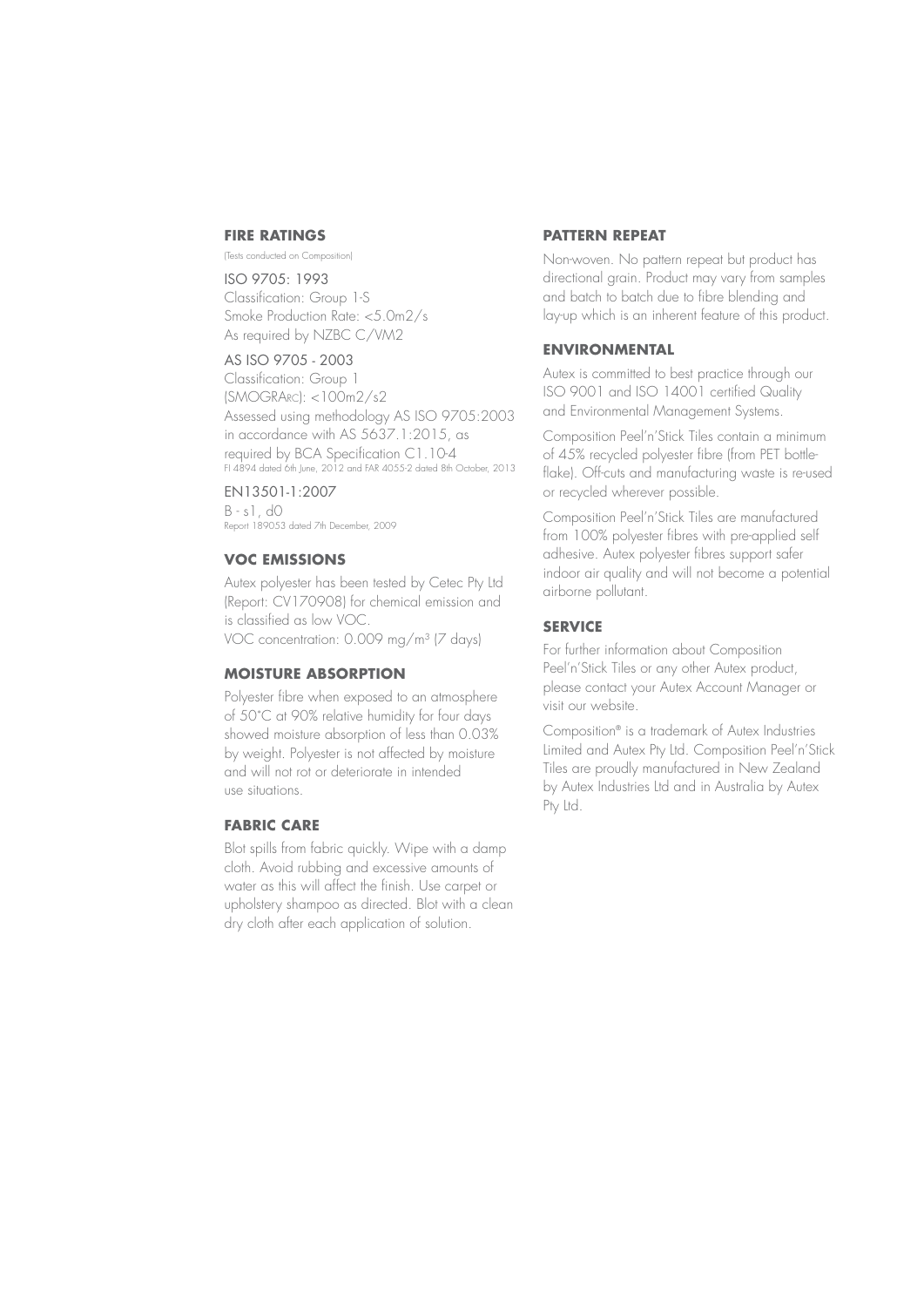## **COLOUR** OPTIONS